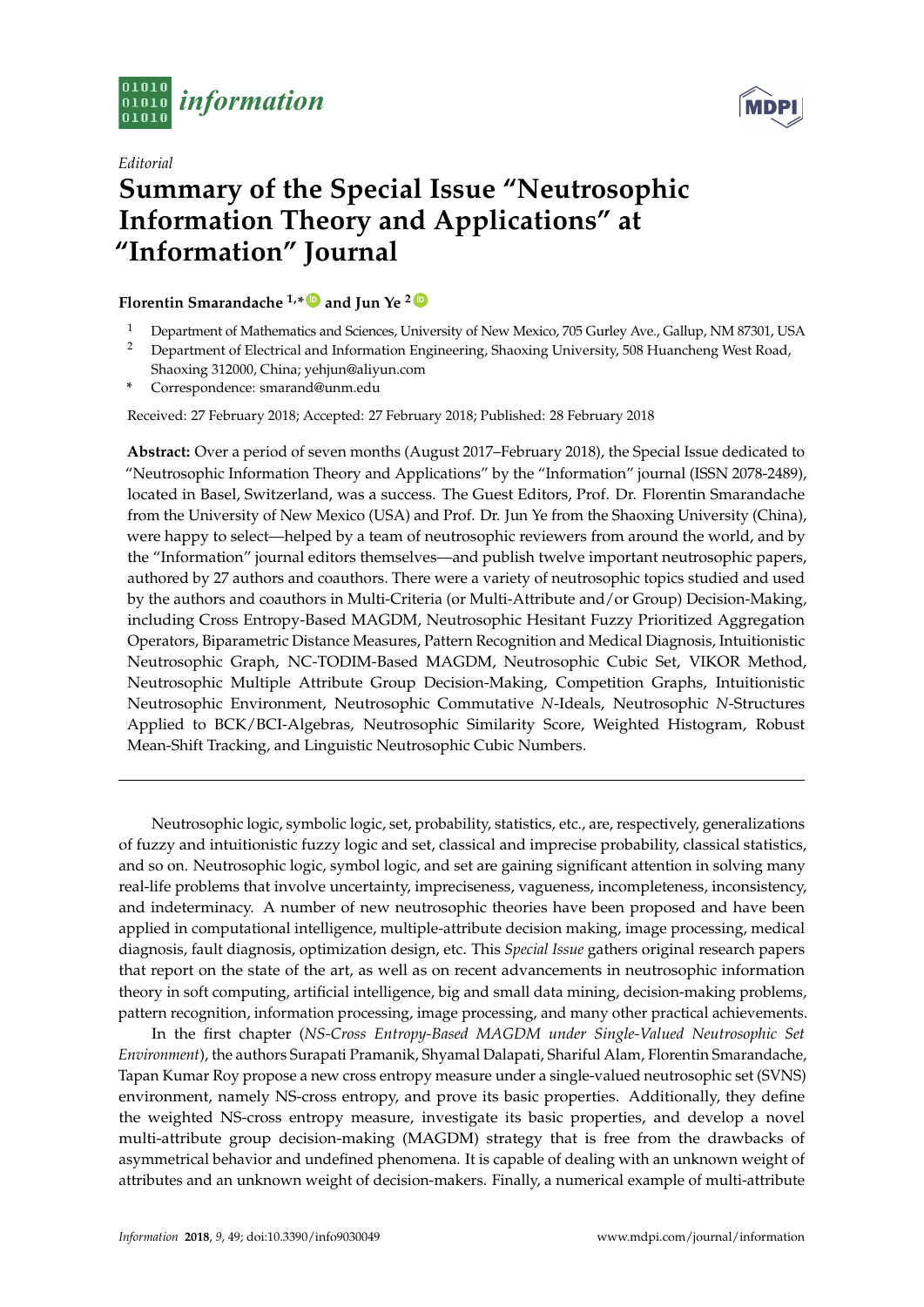group decision-making problem of investment potential is solved to show the feasibility, validity and efficiency of the proposed decision-making strategy.

Single-valued neutrosophic hesitant fuzzy set (SVNHFS) is a combination of a single-valued neutrosophic set and a hesitant fuzzy set, and its aggregation tools play an important role in the multiple criteria decision-making (MCDM) process. The second paper (*Generalized Single-Valued Neutrosophic Hesitant Fuzzy Prioritized Aggregation Operators and Their Applications to Multiple Criteria Decision-Making*) investigates MCDM problems in which the criteria under SVNHF environment are in different priority levels. First, the generalized single-valued neutrosophic hesitant fuzzy prioritized weighted average operator and generalized single-valued neutrosophic hesitant fuzzy prioritized weighted geometric operator are developed based on the prioritized average operator. Second, some desirable properties and special cases of the proposed operators are discussed in detail. Third, an approach combining the proposed operators and the score function of single-valued neutrosophic hesitant fuzzy element is constructed to solve MCDM problems. Finally, the authors Rui Wang, Yanlai Li provide the example of investment selection to illustrate the validity and rationality of the proposed method.

Single-valued neutrosophic sets (SVNSs) handling the uncertainties characterized by truth, indeterminacy, and falsity membership degrees are a more flexible way of capturing uncertainty. In the third paper (*Some New Biparametric Distance Measures on Single-Valued Neutrosophic Sets with Applications to Pattern Recognition and Medical Diagnosis*), the authors Harish, Garg and Nancy propose some new types of distance measures, overcoming the shortcomings of the existing measures, for SVNSs with two parameters along with their proofs. The various desirable relations between the proposed measures are also derived. A comparison between the proposed and existing measures is performed in terms of counter-intuitive cases for showing its validity. The proposed measures are illustrated with case studies of pattern recognition, as well as medical diagnoses, along with the effect of the different parameters on the ordering of the objects.

A graph structure is a generalization of simple graphs. Graph structures are very useful tools for the study of different domains of computational intelligence and computer science. In the fourth research paper, *Certain Concepts in Intuitionistic Neutrosophic Graph Structures*, the authors Muhammad Akram and Muzzamal Sitara introduce certain notions of intuitionistic neutrosophic graph structures, illustrating these notions with several examples. They investigate some related properties of intuitionistic neutrosophic graph structures, and also present an application of intuitionistic neutrosophic graph structures.

A neutrosophic cubic set is the hybridization of the concept of a neutrosophic set and an interval neutrosophic set. A neutrosophic cubic set has the capacity to express the hybrid information of both the interval neutrosophic set and the single valued neutrosophic set simultaneously. Since the neutroaophic cubic sets have only recently been defined, not much research on the operations and applications of neutrosophic cubic sets is currently available in the literature. In the fifth paper, *NC-TODIM-Based MAGDM under a Neutrosophic Cubic Set Environment*, the authors Surapati Pramanik, Shyamal Dalapati, Shariful Alam and Tapan Kumar Roy propose score and accuracy functions for neutrosophic cubic sets and prove their basic properties. They also develop a strategy for ranking of neutrosophic cubic numbers based on the score and accuracy functions. The authors firstly develop a TODIM (Tomada de decisao interativa e multicritévio) in the neutrosophic cubic set (NC) environment, which is called the NC-TODIM. They establish a new NC-TODIM strategy for solving multi-attribute group decision-making (MAGDM) problems in neutrosophic cubic set environments. They illustrate the proposed NC-TODIM strategy for solving a multi-attribute group decision-making problem to show the applicability and effectiveness of the developed strategy. They also conduct sensitivity analysis to show the impact of the ranking order of the alternatives on the different values of the attenuation factor of losses for multi-attribute group decision-making strategies.

In the sixth paper, *VIKOR Method for Interval Neutrosophic Multiple Attribute Group Decision-Making*, the authors Yu-Han Huang, Gui-Wu Wei and Cun Wei extend the VIKOR method to multiple-attribute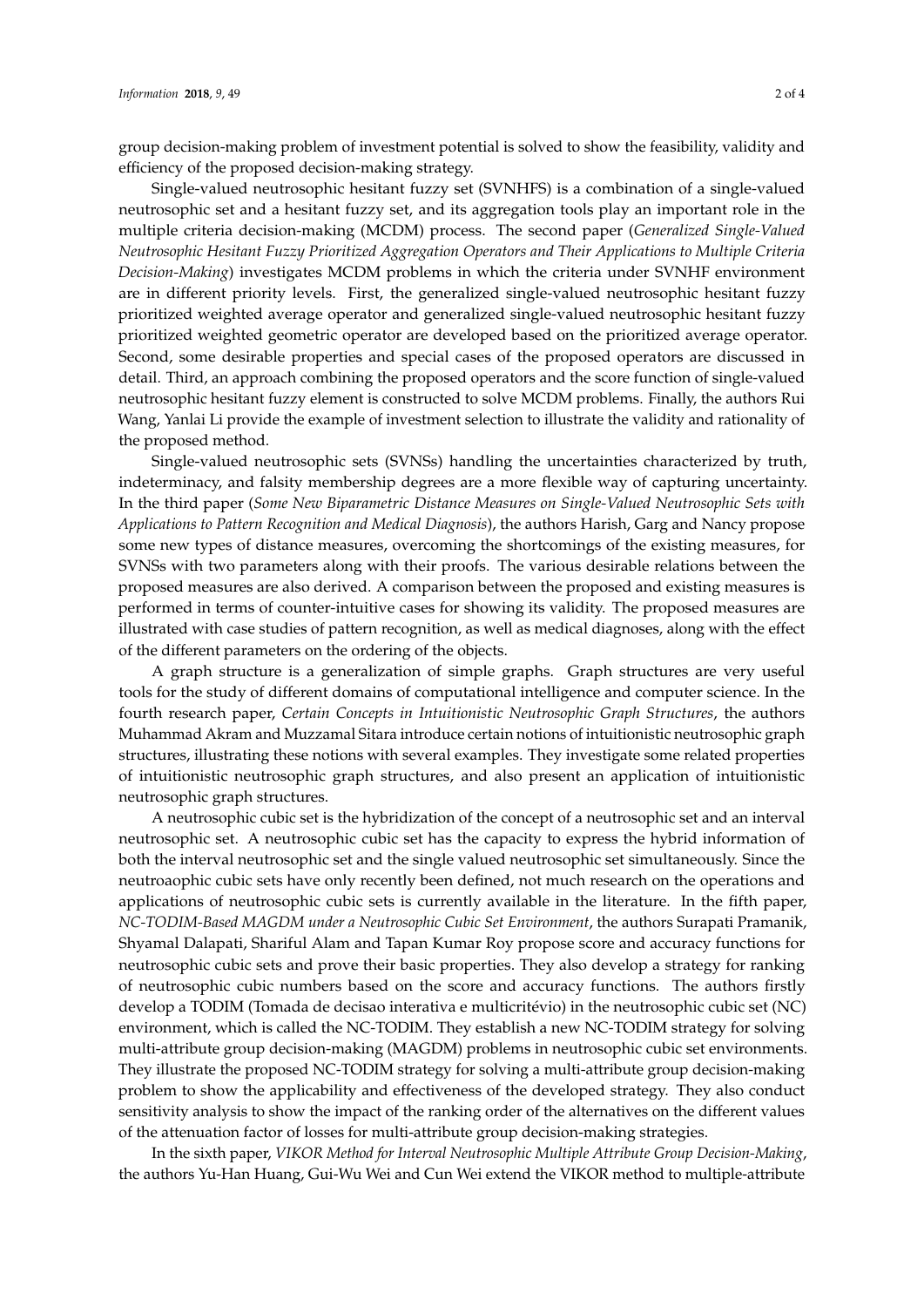group decision-making (MAGDM) with interval neutrosophic numbers (INNs). Firstly, the basic concepts of INNs are briefly presented. The method first aggregates all individual decision-makers' assessment information based on an interval neutrosophic weighted averaging (INWA) operator, and then employs the extended classical VIKOR method to solve MAGDM problems with INNs. The validity and stability of this method are verified by example analysis and sensitivity analysis, and its superiority is illustrated by a comparison with the existing methods.

The concept of intuitionistic neutrosophic sets provides an additional possibility for representing imprecise, uncertain, inconsistent and incomplete information that exists in real situations. The seventh research article (*Certain Competition Graphs Based on Intuitionistic Neutrosophic Environment*) presents the notion of intuitionistic neutrosophic competition graphs. Then, the authors Muhammad Akram and Maryam Nasir discuss p-competition intuitionistic neutrosophic graphs and m-step intuitionistic neutrosophic competition graphs. Further, applications of intuitionistic neutrosophic competition graphs in ecosystem and career competition are described.

The notion of a neutrosophic commutative N-ideal in BCK-algebras is introduced in the eighth paper (*Neutrosophic Commutative N-Ideals in BCK-Algebras*), and several properties are investigated. Relations between a neutrosophic N-ideal and a neutrosophic commutative N-ideal are discussed by the authors Seok-Zun Song, Florentin Smarandache, and Young Bae Jun. Characterizations of a neutrosophic commutative N-ideal are considered.

*Neutrosophic N-Structures Applied to BCK/BCI-Algebras* is the title of the ninth paper. The notions of a neutrosophic N-subalgebra and a (closed) neutrosophic N-ideal in a BCK/BCI-algebra are introduced by authors Young Bae Jun, Florentin Smarandache and Hashem Bordbar, and several related properties are investigated. Characterizations of a neutrosophic N-subalgebra and a neutrosophic N-ideal are considered, and relations between a neutrosophic N-subalgebra and a neutrosophic N-ideal are stated. The conditions for a neutrosophic N-ideal being a closed neutrosophic N-ideal are provided.

Recently, TODIM has been used to solve multiple attribute decision making (MADM) problems. Single-valued neutrosophic sets (SVNSs) are useful tools for depicting the uncertainty of the MADM. In the tenth paper, *TODIM Method for Single-Valued Neutrosophic Multiple Attribute Decision Making*, Dong-Sheng Xu, Cun Wei and Gui-Wu Wei extend the TODIM method to the MADM with the single-valued neutrosophic numbers (SVNNs). Firstly, the definition, comparison, and distance of SVNNs are briefly presented, and the steps of the classical TODIM method for MADM problems are introduced. Then, an extended classical TODIM method is proposed for dealing with MADM problems with SVNNs, its significant characteristic being that it can fully consider the decision makers' bounded rationality, which is a real factor in decision-making. Furthermore, the authors extend the proposed model to interval neutrosophic sets (INSs). Finally, a numerical example is proposed.

Visual object tracking is a critical task in computer vision. Challenging things always exist when an object needs to be tracked. For instance, background clutter is one of the most challenging problems. The mean-shift tracker is quite popular because of its efficiency and performance under a range of conditions. However, the challenge of background clutter also disturbs its performance. In the eleventh article, *Neutrosophic Similarity Score Based Weighted Histogram for Robust Mean-Shift Tracking*, the authors Keli Hu, En Fan, Jun Ye, Changxing Fan, Shigen Shen and Yuzhang Gu propose a novel weighted histogram based on neutrosophic similarity score to help the mean-shift tracker discriminate the target from the background. The authors utilize the single-valued neutrosophic set (SVNS), which is a subclass of NS, to improve the mean-shift tracker. First, two kinds of criteria are considered—object feature similarity and background feature similarity—and each bin of the weight histogram is represented in the SVNS domain via three membership functions: T(Truth), I(indeterminacy), and F(Falsity). Second, the neutrosophic similarity score function is introduced to fuse those two criteria and to build the final weighted histogram. Finally, a novel neutrosophic weighted mean-shift tracker is proposed. The proposed tracker is compared with several mean-shift-based trackers on a dataset of 61 public sequences. The results reveal that this method outperforms other trackers, especially when confronting background clutter.